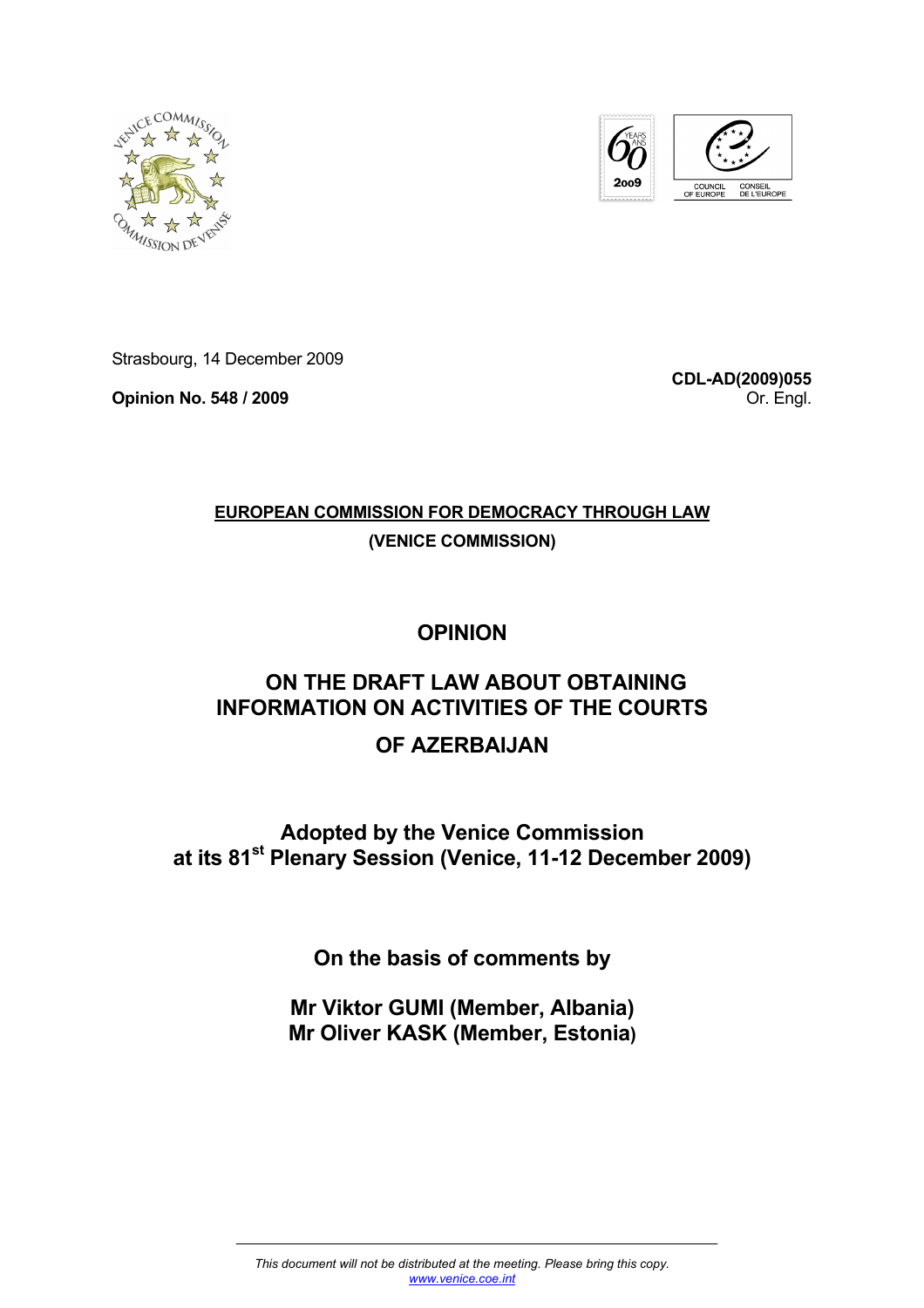#### **INTRODUCTION**

*1. By letter dated 3 July 2009, addressed to the Secretary of the Venice Commission, Mr Ramiz Mehdiyev, the Head of the President's Administration of the Republic of Azerbaijan, requested an opinion on the draft Law "about obtaining information on activities of the courts of Azerbaijan".* 

*2. The present opinion is prepared on the basis of comments by Messrs Viktor Gumi and Oliver Kask, who were invited by the Venice Commission to act as rapporteurs. Their comments are in documents CDL(2009)166 and 167 respectively.* 

*3. This opinion was adopted at the 81st Plenary Session of the Venice Commission (Venice, 11-12 December 2009).* 

#### **GENERAL REMARKS**

4. Azerbaijan is a member state of a number of international organisations, a signatory to key international human rights instruments<sup>1</sup> and, as such, is bound by its commitments to respect human rights, including the right to information.

5. As a member state of the United Nations (hereinafter, the "UN") since 1992, Azerbaijan also joined the many states that have decided to abide by the Universal Declaration on Human Rights, which declares in its Article 19 that *"Everyone has the right to freedom of opinion and expression; this right includes freedom to hold opinions without interference and to seek, receive and impart information and ideas through any media and regardless of frontiers".*

6. The International Covenant on Civil and Political Rights, to which Azerbaijan acceded in 1992, also sets out in Article 19 the "*freedom to hold opinions*" and the freedom "*to seek, receive and impart information and ideas through any media and regardless of frontiers."* 

7. Azerbaijan also ratified the UN's Convention on access to information, public participation in decision making and access to justice in environmental matters (the Aarhus Convention) in April 2001 and the European Convention on Human Rights in 2002, Article 10 of which protects the freedom of expression and information.

8. Furthermore, the Constitution of Azerbaijan, in its Article 50.1, specifically guarantees the freedom of information *"Everyone is free to look for, acquire, transfer, prepare and distribute information".* The Constitution also provides for the direct application in domestic law of international instruments, which include the International Covenant on Civil and Political Rights and the European Convention on Human Rights. The Constitution provides, in its Article 148.2, that *"International agreements wherein the Azerbaijan Republic is one of the parties constitute an integral part of [the] legislative system of the Azerbaijan Republic".* Article 151 provides that *"Whenever there is disagreement between normative-legal acts in [the] legislative system of the Azerbaijan Republic (except Constitution of the Azerbaijan Republic and acts accepted by way of referendum) and international agreements wherein the Azerbaijan Republic is one of the parties, provisions of international agreements shall dominate".* 

<sup>1</sup> European Convention on Human Rights (2001); Convention on the Rights of the Child (1992); International Covenant on Civil and Political Rights (1992); International Covenant on Economic, Social and Cultural Rights (1992).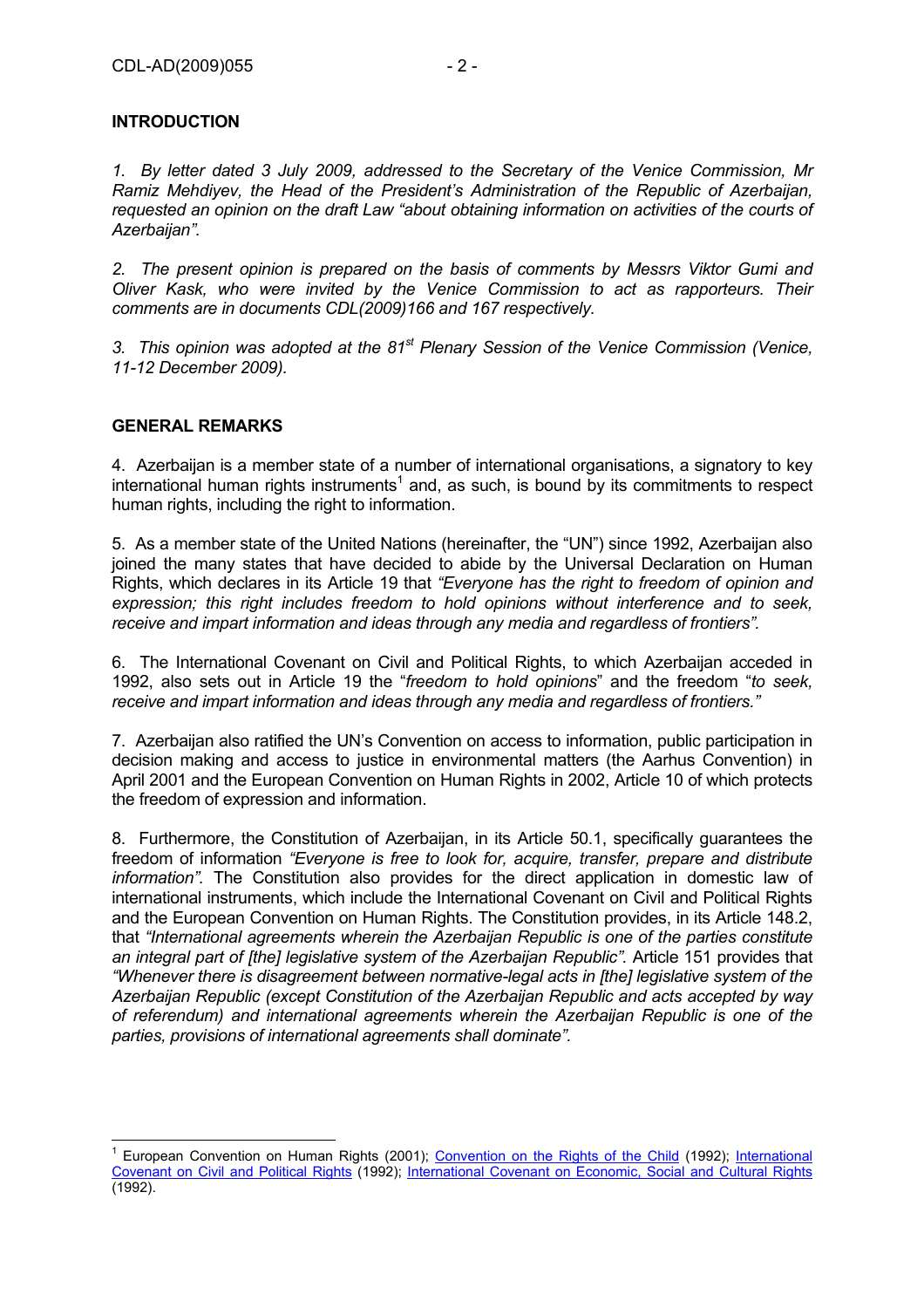#### **COUNCIL OF EUROPE STANDARDS ON THE RIGHT OF ACCESS TO OFFICIAL DOCUMENTS**

#### **Instruments**

9. The Council of Europe has dealt with access to public information in a number of its instruments, the most important of which are the European Convention on Human Rights, Articles 6.1 and 10 (including the relevant case-law of the European Court of Human Rights) and the Convention for the protection of individuals with regard to automatic processing of personal data (1981).

10. The right of access to official documents received recognition through Recommendation No. R(81)19 of the Committee of Ministers to member states on access to information held by public authorities. This Recommendation was followed by the adoption of the Declaration of the Committee of Ministers on freedom of expression and information, one year later in April of 1982<sup>2</sup>. Many other legal instruments were drafted since then and in 2002, the Committee of Ministers adopted Recommendation Rec(2002)2 on access to public documents.

11. However, the latest instrument on this issue is the Convention on access to official documents, $3$  which was adopted by the Committee of Ministers in November 2008 and opened for signature in May 2009. This Convention is based on Recommendation Rec(2002)2 and contains provisions that set a minimum standard for legislation and practice in member states. It refers, in particular, to Article 19 of the Universal Declaration of Human Rights, the UN's Convention on access to information, public participation in decision-making and access to justice in environmental matters and the Council of Europe's Convention for the protection of individuals with regard to automatic processing of personal data.

12. The Convention on access to official documents was signed, but not yet ratified by Azerbaijan, nor has it entered into force<sup>4</sup>. Once it does, it will be the first internationally binding instrument to recognise a general right of access to official documents held by public authorities. It could therefore be considered to be the most advanced instrument in this area internationally. This opinion will, therefore, refer to the fundamental principles contained in this Convention.

#### **Case-law**

13. It is a common European practice to regulate the access to public information in a special law, although a special law on the access to the information on courts is unusual. The present opinion of the Venice Commission takes into account the case-law of the European Court of Human Rights and the conventions listed above.

14. The European Convention on Human Rights recognises the right to receive and impart information without interference by public authorities under the fundamental right to freedom of expression. The European Court of Human Rights makes a distinction between two components (1) public and media access and (2) individual access to information, including the right of access to documents by those individuals who have a particular interest in obtaining the information.

 $\frac{2}{3}$  Adopted by the Committee of Ministers on 29 April 1982, at its 70<sup>th</sup> Session.

<sup>&</sup>lt;sup>3</sup> For further information on this Convention, please see Mr Viktor Gumi's comments (CDL(2009)166).

<sup>&</sup>lt;sup>4</sup> On 2 December 2009 there were 11 signatures and 1 ratification. The Convention requires 10 ratifications to enter into force.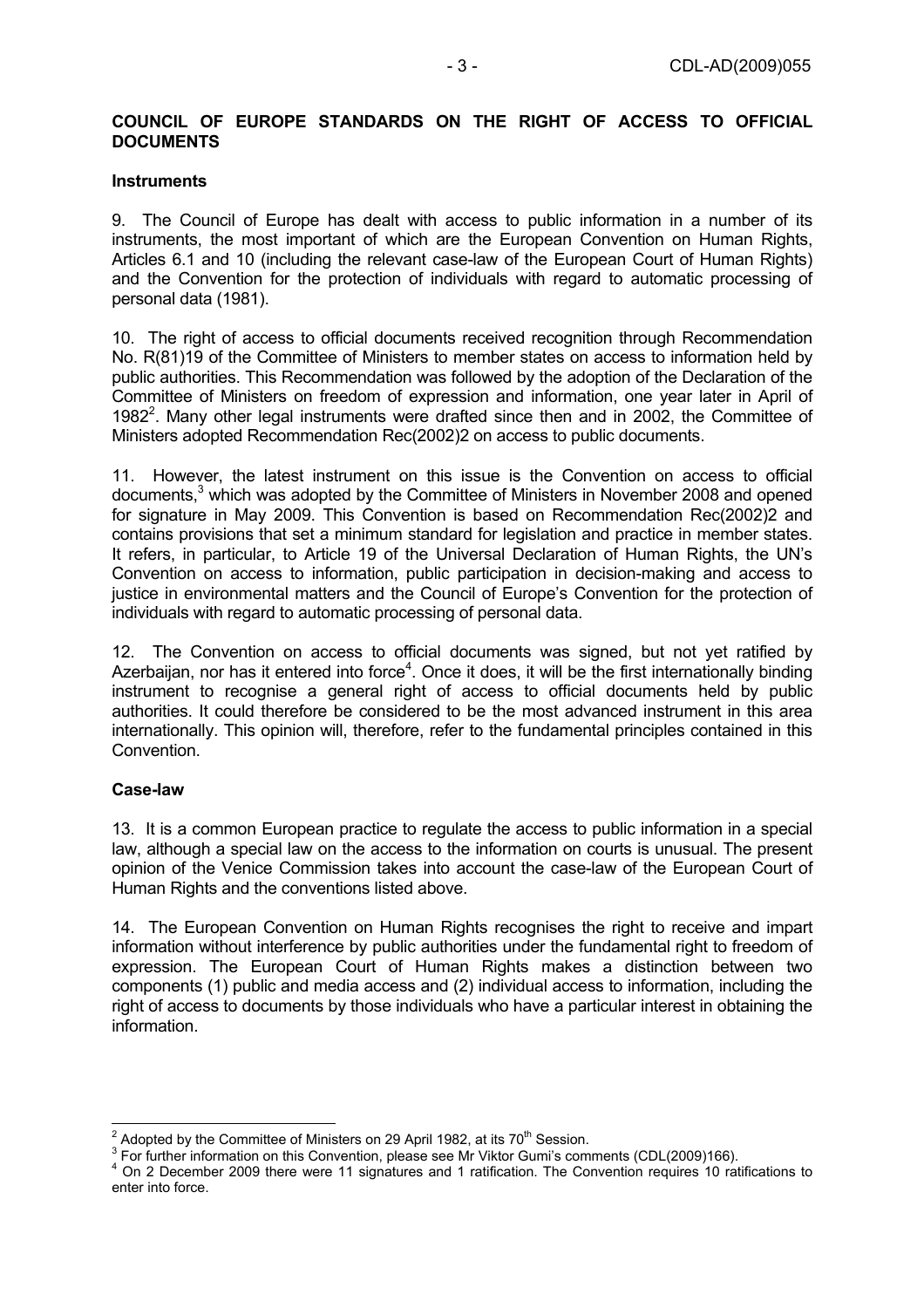15. On several occasions, the European Court of Human Rights has recognised "*the right of the public to be properly informed*" and "*the right to receive information*", but until recently the European Court of Human Rights has been very reluctant to derive a right to have access to public or administrative documents from Article 10 ECHR. In the cases of *Leander v. Sweden*<sup>5</sup> Gaskin v. United Kingdom<sup>6</sup> and Sîrbu v. Moldova,<sup>7</sup> the European Court of Human Rights recognised "*that the public has a right to receive information as a corollary of the specific function of journalists, which is to impart information and ideas on matters of public interest*". The European Court of Human Rights, however, was of the opinion that the freedom to receive information basically prohibits a government from restricting a person's access to information that others wish or may be willing to impart to him or her. It was decided in these cases that the freedom to receive information, as guaranteed by Article 10 ECHR, could not be construed as imposing positive obligations on a state to disseminate information or to disclose information to the public.

16. In 2006,<sup>8</sup> the European Court of Human Rights applied Article 10 ECHR for the first time to a case where a request of access to administrative documents was refused by the authorities. The case concerned a refusal to give an environmental protection NGO access to documents and plans regarding a nuclear power station in Temelin in the Czech Republic. Although the European Court of Human Rights found no breach of Article 10 ECHR, it explicitly recognised that the refusal by the authorities to grant access to certain documents represented an interference with the right to receive information guaranteed by Article 10 ECHR, which means that the refusal had to meet the conditions set forth in Article 10.2 ECHR, i.e. it must be prescribed by law, have a legitimate aim and must be necessary in a democratic society.

17. In addition, the European Court of Human Rights has recognised a positive obligation to provide, both proactively and upon request, information related to the enjoyment and protection of other rights in the European Convention on Human Rights, such as the right for the respect to private and family life.<sup>9</sup> The right to a fair trial guaranteed by Article 6 ECHR gives the parties to court proceedings a right to have access to documents relevant to their case held by the court. However, the right for an individual to obtain information that is not personally related to him or her is unlikely to give rise to a "*civil right or obligation*" under Article 6 ECHR. On the other hand, the denial of access to information that could assist an individual in establishing a claim for damages could potentially infringe Article 6 ECHR.<sup>10</sup>

18. The recent case of *Társaság a Szabadságjogokért v. Hungary*11 constitutes a landmark decision on the relation between freedom to information and the European Convention on Human Rights. In 2004, the Constitutional Court of Hungary denied the *Társaság a Szabadságjogokért*'s (Hungarian Civil Liberties Union – HCLU) request for access to a complaint lodged by a Member of Parliament, who requested that amendments made to some drug-related offences in the Criminal Code be scrutinised. As HCLU is active in the field of drug policy advocacy, focusing particularly on harm reduction, the NGO wanted to form an opinion on the particulars of the complaint before a decision was handed down. The Constitutional Court denied HCLU's request, explaining that a complaint pending before the Court could not be made available to uninvolved parties without the approval of its author. The Constitutional Court never consulted the Member of Parliament.

 $\overline{a}$ <sup>5</sup> ECtHR, Leander v. Sweden judgment of 26 March 1987, paragraph 74.<br><sup>6</sup> ECtHR, Ceckin v. United Kingdom judgment of 7, luly 1989, paragraph *i* 

<sup>&</sup>lt;sup>o</sup> ECtHR, Gaskin v. United Kingdom judgment of 7 July 1989, paragraph 52.<br><sup>7</sup> ECtHR, Sîrbu and athere v. Meldove judgment of 15, June 2004, paragraph

ECtHR, Sîrbu and others v. Moldova judgment of 15 June 2004, paragraph 17.

BUSHIN, DIELETINI SILIC ATHILICI I. J. 1976.<br>BECtHR, Decision (Fifth Section), Sdruženi Jihočeské Matky v. Czech Republic, Application no. 19101/03.

<sup>&</sup>lt;sup>9</sup> See in particular ECtHR, Gaskin v. the United Kingdom of 7 July 1989 and ECtHR, Guerra and Others v. Italy judgment of 19 February 1998.

<sup>10</sup> ECtHR, McGinley and Egan v. United Kingdom judgment of 9 June 1998, paragraphs 85-86, Reports of Judgments and Decisions 1998.

 $11$  ECtHR, judgment of 14 April 2009.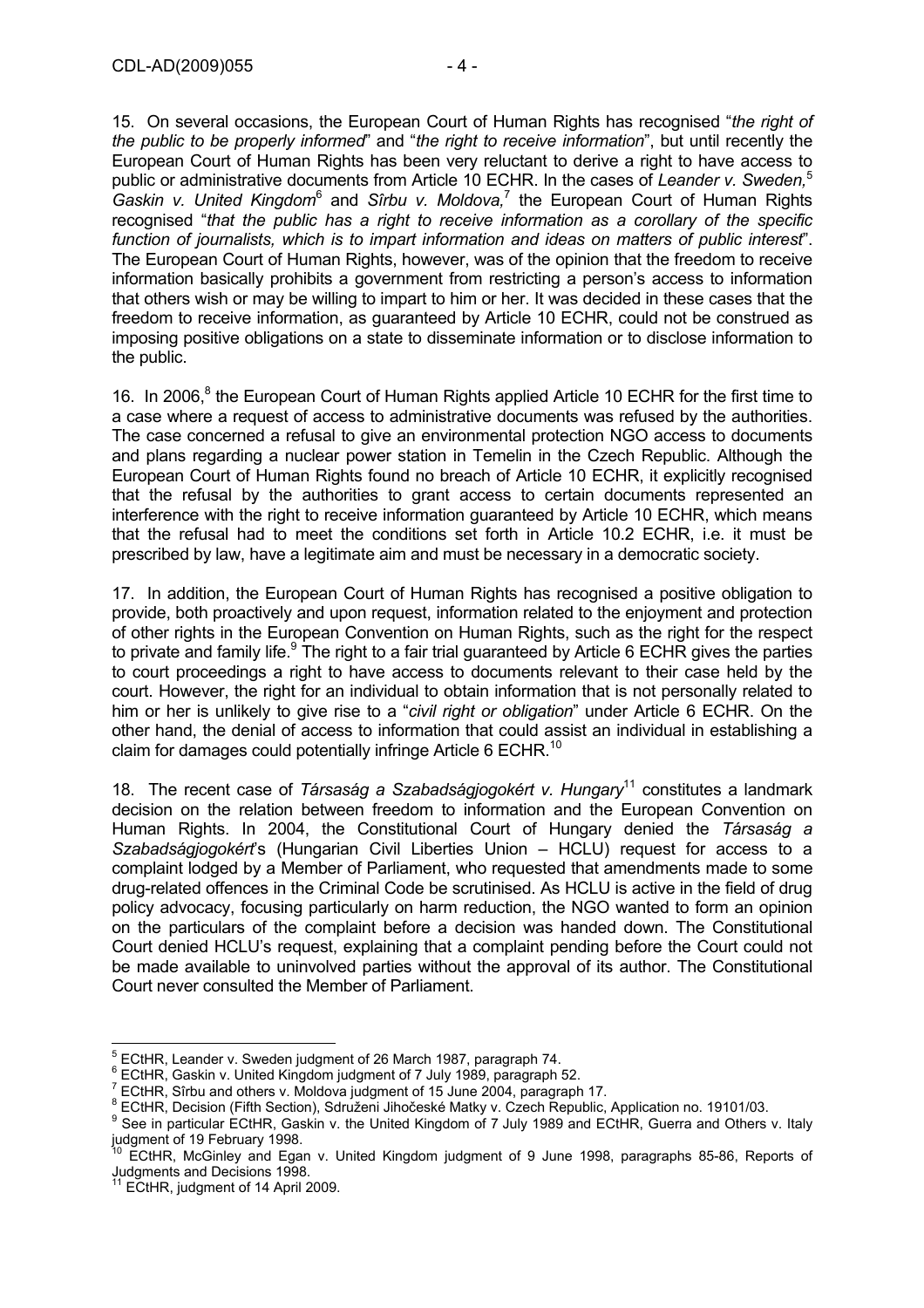19. According to the European Court of Human Rights' decision, to receive and impart information is a precondition of the freedom of expression, since one cannot form a wellfounded opinion without knowing the relevant facts. The European Court of Human Rights recognised, for the first time, that Article 10 ECHR guarantees the "*freedom to receive information*" held by public authorities. The European Court of Human Rights found that when the state has information of public interest in its possession, and is requested to disclose such information to a *"watchdog"* group - whether the press or NGOs that serve a watchdog role - it is obliged "*not to impede the flow of information*".12

20. The European Court of Human Rights noted that states were obliged to "*eliminate barriers to the exercise of press functions where, in issues of public interest, such barriers exist solely because of an information monopoly held by the authorities*," and concluded that the Constitutional Court's control of the requested information amounted to a similar sort of "*information monopoly"*.

21. The European Court of Human Rights found that the right of access to government information may be restricted at times to protect other rights, such as personal privacy, but any such restrictions must meet the three-part test set forth in Article 10.2 ECHR, i.e. they need to be provided by law; serve one of the legitimate interests listed in Article 10.2 ECHR and be necessary in a democratic society.

## **DRAFT LAW ABOUT OBTAINING INFORMATION ON ACTIVITIES OF THE COURTS**

## **In general**

22. The draft Law *"about obtaining information on activities of the courts of Azerbaijan"* (hereinafter, the "draft Law") is not very long and the provisions dealing with access to information on courts' activities make reference, in many parts, to other laws (e.g. Articles 11.2, 16, 17.4, 22 and 24). The draft Law is therefore merely one of many laws which govern the access to information in Azerbaijan. For instance, Article 2.1 of the draft Law sets out that obtaining information on activities of the courts is also governed by the Law *"about providing information"* and other legal acts. Rules on the public accessibility of the procedure are provided by laws that regulate the court procedure, whereas the access *inter alia* to court buildings are provided by acts that regulate the internal activities of the courts (Article 11.2) and access to information on the activities of courts held in archives is regulated by a special law on archives (Article 16).

23. There seem to be no reasons for treating judicial activities differently from the activities of the executive in Azerbaijan. Many countries have increasingly recognised a public right of access to all or nearly all judicial information, including final and interim case files on criminal investigations and hearings. In some countries, the right is codified in the freedom of information law; in others, access is provided pursuant to the constitutional principles of *"transparency", "publicity"* or *"democratic accountability"* in criminal or civil procedure codes; in regulations or simply in the court's own conclusions that transparency builds public confidence and reduces instances of maladministration and corruption.

24. For this reason, the draft Law should also cover administrative functions of the courts, a practice that is widely followed in Albania, Bulgaria, Croatia, Denmark, Latvia, Moldova, Montenegro, Netherlands, Romania, Serbia, Slovenia, Sweden and "The former Yugoslav Republic of Macedonia".

 $\overline{\phantom{a}}$ <sup>12</sup> *Ibid*, paragraph 36.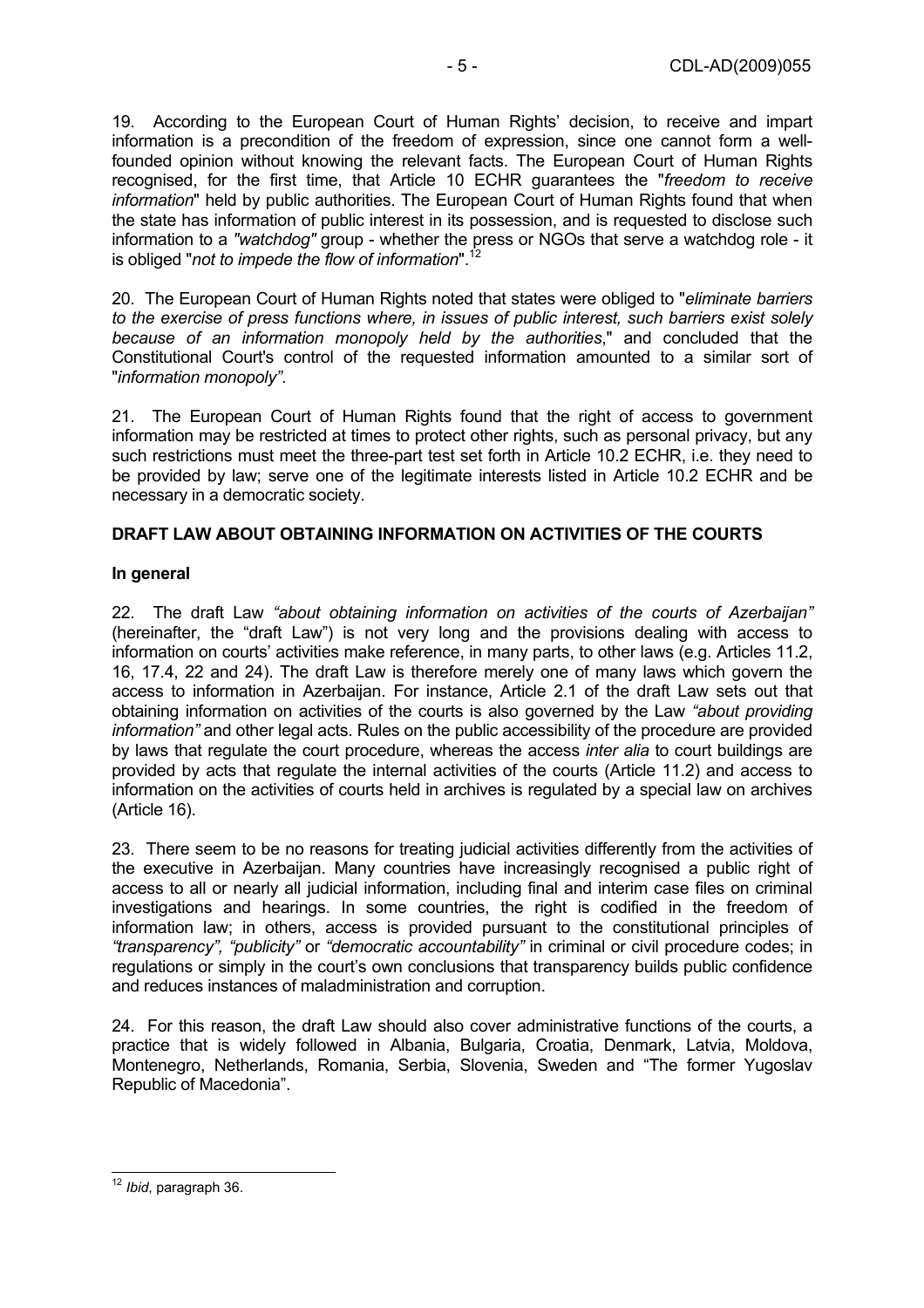25. It is of course up to the legislator to decide whether to include all the issues pertaining to access to information on courts' activities into one general law on access to public information or to have a separate law on that matter. However, it should be noted that, in most countries, the question of restricting access to proceedings is often dealt with by the law on court procedure. Therefore, in order to avoid discrepancies and confusion arising between the various laws on the issue, **the bringing together of all laws dealing with this issue into one single law on access to information might be considered.**

#### **Article 3**

26. The provision on free of charge access to information in Article 18.5 should be moved to this Article, as it should be a part of the main principles of obtaining information on activities of courts.

#### **Article 5**

27. With respect to Article 5.0.1, it is important to underline that there are trials that are closed to the public, including the media. The courts should fulfil their duty and find a balance between protecting the conflicting rights of human dignity, privacy, reputation and presumption of innocence on the one hand and the freedom of imparting information on the other. For instance, publishing pictures, identification, or records of convicted minors must be prohibited at all times.

28. In this paragraph, special attention should be paid to the translation of the word "participation". This might be due to a mistranslation, but the public cannot participate in a judicial session in the same way as parties to a trial can.

#### **Article 9**

29. Although access to information seems to be covered by a number of laws in Azerbaijan, the draft Law still manages to cover a large area, the most important of which is the obligation, under Article 9.1, to create websites to publish information on courts' activities.

30. Under Article 9.2 of the draft Law, this duty is imposed on all courts, including the Judicial Legal Council Secretariat and the executive. **There seems to be no intention of creating a centralised and searchable webpage and those looking for information on courts' activities will probably have to search for the relevant webpages on their own. This might be reconsidered.** 

31. Also, Article 9.2 *("… period of placing [the] information …")* seen in conjunction with Article 13.1.2.4, gives courts a scope of appreciation to decide for how long court judgments are to remain on the Internet. **This is probably not the draft Law's intention, as the case-law should remain available on the Internet indefinitely.** 

32. On the whole, this provision seems to be in line with Articles 9 and 10 of the Council of Europe's Convention on access to official documents, which includes the duty to inform the public of its right of access to official documents and to make public official documents available to the public.

#### **Article 11**

33. According to Article 11.2 of the draft Law, the rule for persons to enter court buildings and court sitting halls is defined by acts which regulate internal activities of the courts. Although the draft Law does not explain the nature of such acts (whether they are adopted by Parliament or not), it could be understood that such acts are adopted by courts. **These norms restrain the**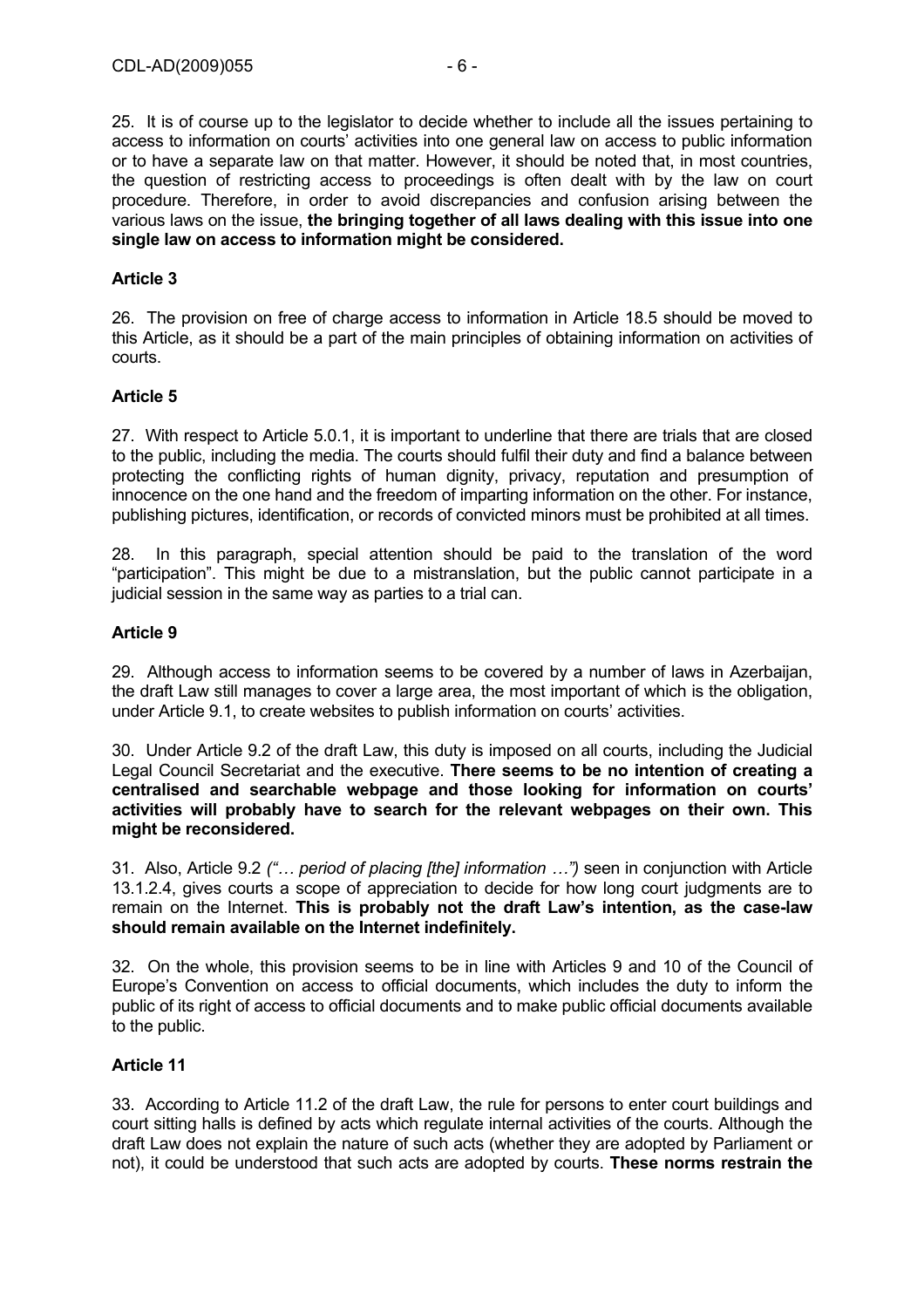#### **right to a public hearing (Article 6.1 ECHR) and such limitations must only stem from laws that are adopted by Parliament.**

#### **Article 12**

34. Article 12.1 of the draft Law states that second, third level or Constitutional Court judgments are to be published no later than one month from the day they have been handed down. With respect to judgments of cassation and appeal courts, whether or not they quash and set aside judgments of lower instance courts, should also be published. It is not clear whether *"court statements"* have a different meaning from *"court acts"* (judgments) in these provisions (see Article 216.1) of the Civil Procedure Code, it seems however not to be the case.

35. The Supreme Court makes decisions in civil proceedings, (it is not clear whether they are considered *"statements"* under Article 14.1). **Nevertheless, the aim of providing different deadlines for publishing court decisions should be clarified.** 

#### **Article 13**

36. This Article provides a list of information that is to be published on the Internet and covers all the areas of a court's activities.

37. Under Article 13.2 of the draft Law, the Supreme Court must publish texts of draft laws presented to the *Milli Majlis* (Parliament) for discussion on legislative initiative on its website. It should be the legislator's task to guarantee access to the legislative process and ensure that draft laws are published, unless this concerns draft laws that are proposed by the Supreme Court.

38. According to Article 13.4.2.3 of the draft Law, the Judicial Legal Council Secretariat must publish on its webpage, *inter alia*, information on results of written and oral examinations for the selection of nominees to the position of judges, appraisals of nominees after long-term trainings and of final interviews. It has to be noted that information on the depth of the legal knowledge of judges or candidates for judges should be of limited access to avoid unwanted impacts on the independence of judges after they enter into office. For this reason, the Venice Commission considers that the draft Law should be interpreted in such a way as to **only make information on the results of examinations and interviews available to indicate a pass or a fail, without providing further details.** 

39. Furthermore, **this Article is too long and might be divided into three separate articles**. This Article includes the Judicial Legal Council Secretariat, which is not a court *per se* (see definitions). This fact might need to be reflected in the title of the draft Law and in the respective articles mentioning this body.

#### **Article 14**

40. This Article provides that court judgments are also published on the Internet, but does not foresee a database to cover all courts (each court has to have its judgments published on its own webpage). Once again, as for Article 9.1 above, **the creation of a common database containing the judgments of all courts should be encouraged.** This would contribute to increasing the knowledge of legal practitioners by providing easy access to existing case-law. This would also improve the management of court statistics and would promote the consistency of the case-law of lower level courts.

41. It is difficult to assess a time-schedule for the publishing of court judgments *via* the Internet. Article 14.1 of the draft Law states that verdicts and other *"court statements*" should be placed on the corresponding official website from the date of enforcement (it seems that this applies to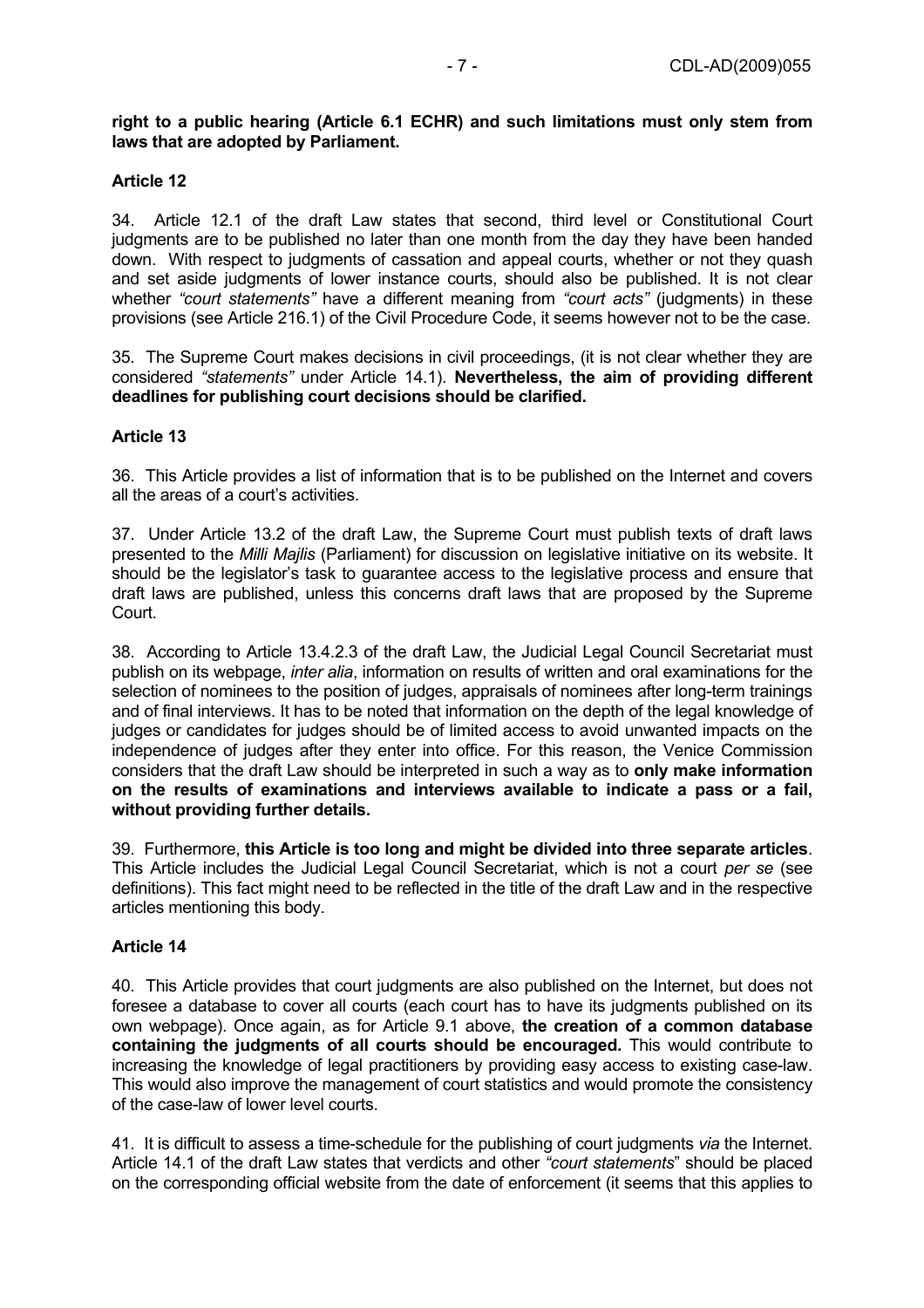verdicts) and within 3 days of the date of enforcement (whereas this applies to other court statements). In exceptional situations, resolutions on especially difficult cases are placed on the corresponding official website within 10 days from the date of enforcement.

42. Article 14.4 sets out exceptions to the publication on the Internet of *"court statements"* (judgments). As there are no other provisions stating otherwise, it seems that the decision on whether to place a judgment on the Internet in whole or in part is made by the court (led by its chairman) and not by the judge deciding the case.

## **Article 19**

43. Article 19.1.5 of the draft Law provides that the information on courts' activities is not given if the granting of information does not sufficiently provide for the safety of the parties to the proceedings. The Council of Europe's Convention on access to official documents provides that certain limitations may be brought, which shall be set precisely and only for the protection of certain enumerated interests such as national security, international relations, prevention and investigation of criminal activities, inspection by public authorities, privacy, commercial interests, equality of parties to court proceedings, environment and internal deliberations of authorities. A harm test shall apply, which means that access shall only be refused if release of information would or would be likely to harm a protected interest. **Therefore, the enforcement of this provision should be carefully monitored in order to guarantee the efficiency of the draft Law, as the safety of participants to proceedings may be handled in very different ways and the provision provides a wide margin of appreciation.**

44. According to Article 19.1.7, no information is provided under an inquiry if it brings with it the task of interpreting the *"rule of law"*. **It is important to underline that it is not the courts' task to interpret laws or give legal advice without any formal complaint being made or proceedings being instituted. This task is only fulfilled by courts through decisionmaking.** 

#### **Articles 20**

45. This Article on the mutual relationship between courts and mass media does not seem to have any practical or regulatory effect as it is too declarative. Also, the same problem as mentioned for Article 13 of the draft Law, persists with the possibility for the representatives of mass media to take part in the examinations of candidates for judges (Article 20.2.4). **This paragraph should be partially deleted so as to keep the exam proceedings closed.** 

46. Principle 14 of Recommendation Rec(2003)13 of the Committee of Ministers to member states on the provision of information through the media in relation to criminal proceedings, provides that *"Live reporting or recordings by the media in court rooms should not be possible unless and as far as expressly permitted by law or the competent judicial authorities. Such reporting should be authorised only where it does not bear a serious risk of undue influence on victims, witnesses, parties to criminal proceedings, juries or judges."*

47. All the information provided to the media by the court should be imparted in a transparent manner and without discrimination. The principle of public proceedings means that citizens and the media should have access to courtrooms in which trials are held. However, there is a risk that the presence of TV cameras in the courtrooms could disturb the proceedings and influence the behaviour of the parties involved in the trial.

48. Where TV coverage of court proceedings is allowed, fixed cameras should be used and it should be possible for the presiding judge to decide on the conditions under which recording may be allowed. Presiding judges should also have the power to interrupt the recording at any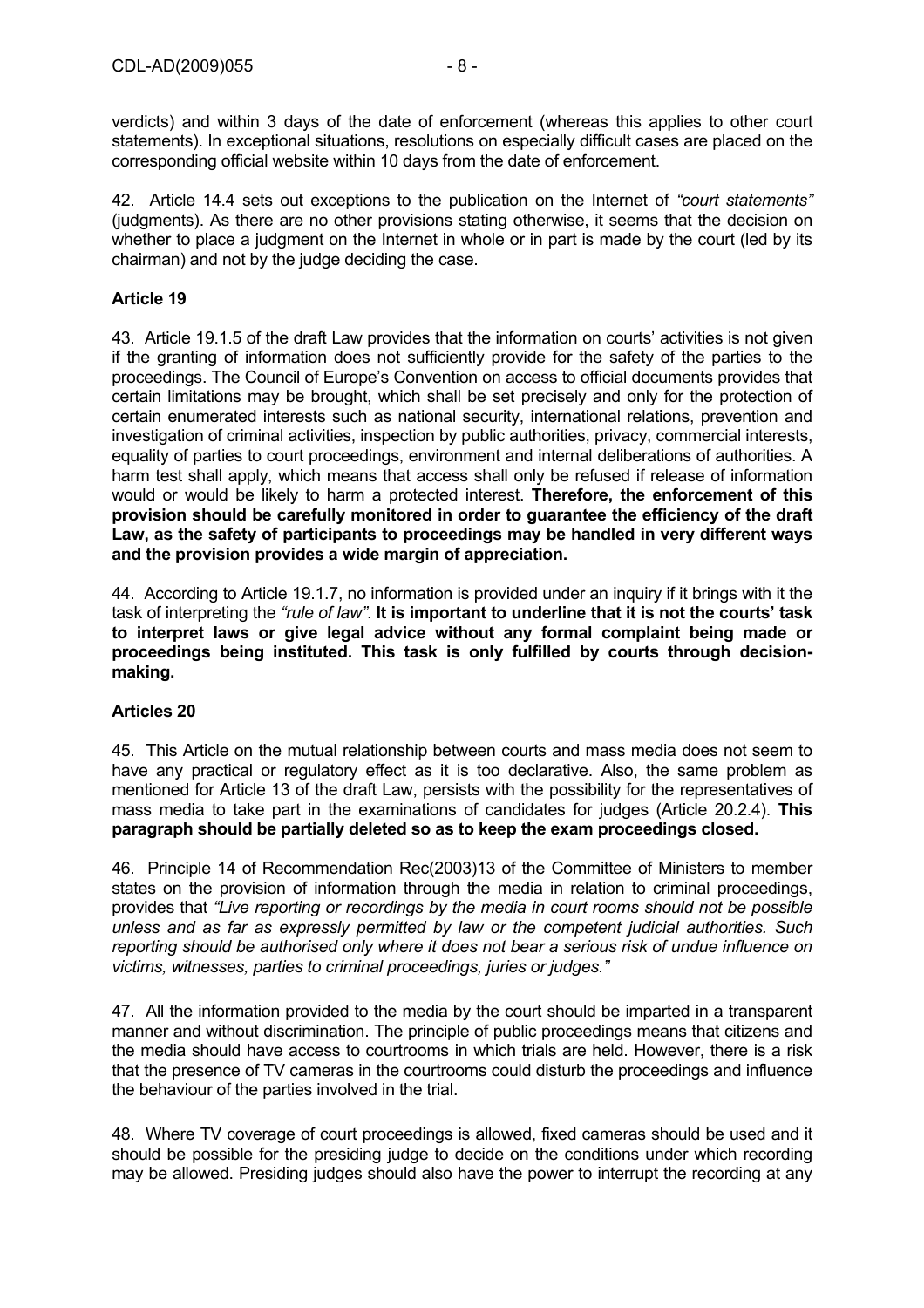time. Similarly, when making decisions, the opinion of the other parties involved should be taken into account.

#### **Articles 21**

49. This Article states that the chairman of the court, chief, Judicial Legal Council Secretariat, proper executive body or other persons that has been given authority by the chairman is the official representative of the court or Judicial Legal Council Secretariat or proper executive body in relationship with editorial offices of the mass media.

50. The aim of this Article could be understood as being that persons who have not received an authorisation by the chairman are not allowed to be in contact with journalists. This would limit the publicity of courts' activities. Furthermore, it should be noted that the chairman of the court has no authority to intervene in the decision-making process and statements of courts are public.

## **Article 23**

51. The draft Law rightly provides that the duties arising for courts therefrom should be controlled by the chairman of the court (Article 23.1), who has the authority to organise the administration of the court. However, the question of access to proceedings or court sessions is not a matter which could be decided by the chairman of the court or the court administration. **The control over the implementation of the draft Law should not lead to the supervision by the chairman of the court over the access to proceedings or court sessions in individual cases. A refusal to grant information on the basis of Article 19.1.5 may only be decided by judges in individual cases.**

#### **CONCLUSION**

52. On the whole, the draft Law seems to be in line with European standards, even if some parts are mostly declarative, which does not in itself guarantee the public access to information. Much will therefore depend on its implementation.

53. The Venice Commission would like to make, *inter alia*, the following recommendations:

- all laws on this topic could be united into one general law on access to public information, which is the practice in most Council of Europe member states;
- important principles such as the presence of the public and mass media in court proceedings and the publication of court acts could be included (if not already) in codes of criminal and civil procedure;
- Articles 9 and 14: to consider setting up a centralised webpage for all courts that will eventually bring together the case-law of all courts of Azerbaijan. The case-law, once published on the Internet should remain available indefinitely;
- Article 11: "*acts that regulate internal activities of the courts*" which restrain the right of access to public hearings should stem from laws that are adopted by Parliament (the draft Law does not specify whether these acts are adopted by the courts or by Parliament);
- Article 12: to clarify the existence of different deadlines for publishing court decisions;
- Article 13: information on the results of examinations and interviews should only provide whether the candidate has passed or failed and no further details should be given. This Article could be divided into three separate provisions to make it more manageable;
- Article 14: decisions regarding the publication of personal data in the "*statements of courts*" should be left to the judge(s) deciding the case. This would also give the participants to a case the opportunity to object to the publication of the decision;